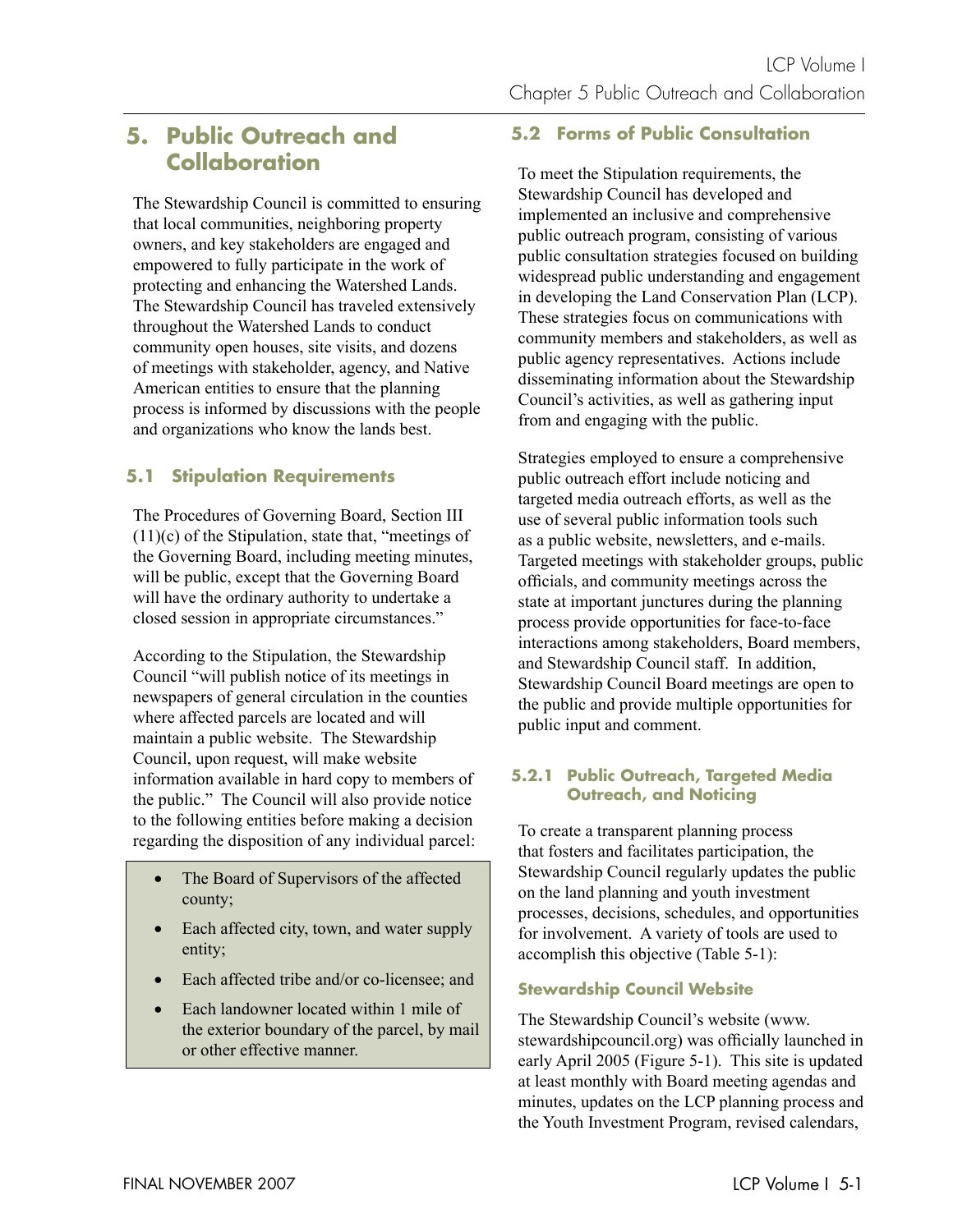# LCP Volume I The Land Conservation Framework

and LCP background information and planning materials such as maps detailing the recommended concepts for the Watershed Lands. Presentations and all notices are posted on the website, and the site continues to be enhanced over time to facilitate the distribution of information. The website also provides the opportunity for the public to contact the Stewardship Council and be added to the stakeholder database.

### **Stakeholder Database**

The Stewardship Council has developed and continues to maintain a comprehensive stakeholder database with complete contact information for each interested party. The database (with over

5,000 contacts to date) is maintained to organize all contacts, record contact activity and interaction, and provide a basis for both e-mail and hardcopy distribution of materials.

### **E-mailing**

Regular e-mail notifications are sent directly to interested parties that have signed up to receive e-mail, as well as elected officials, agencies, and organization representatives.

#### **Newsletters**

The Stewardship Council publishes a newsletter every three to four months to inform the public



ABOUT US | YOUTH INVESTMENT | LAND CONSERVATION | PUBLIC INFORMATION | CONTACT US | LINKS

## A historic stewardship effort for California.

#### **IN THE NEWS**

Recent media involving the Stewardship Council

#### **JOIN US!**

**Community Meetings Fall 2006** 

The Pacific Enrest and Watershed Lands Stewardship Council (Stewardship) Council) brings together the expertise of leading conservation, natural resource management, business, and public officials to undertake a historic conservation effort for California. A unique and collaborative endeavor, the Stewardship Council Board of Directors unites a broad range of interests to quide the development and execution of a Land Conservation Program and a Youth Investment Program to benefit current and future generations of Californians.

The Stewardship Council is a private, nonprofit organization that was established in 2004 as part of the settlement of the Pacific Gas and Electric Company's (PG&E) bankruptcy. One of its primary goals is to ensure that over 140,000 acres of watershed lands throughout California are conserved for a broad range of beneficial public values. These values include:

- · Outdoor recreation
- · Sustainable forestry
- · Agriculture
- · Habitat protection
- Open space preservation
- Protection of historic values

Located across 22 counties, the land encompasses some of California's most stunning and wild landscapes. The parcels - almost 1,000 in total -

Figure 5-1 Stewardship Council Public Information Website at http://www.stewardshipcouncil.org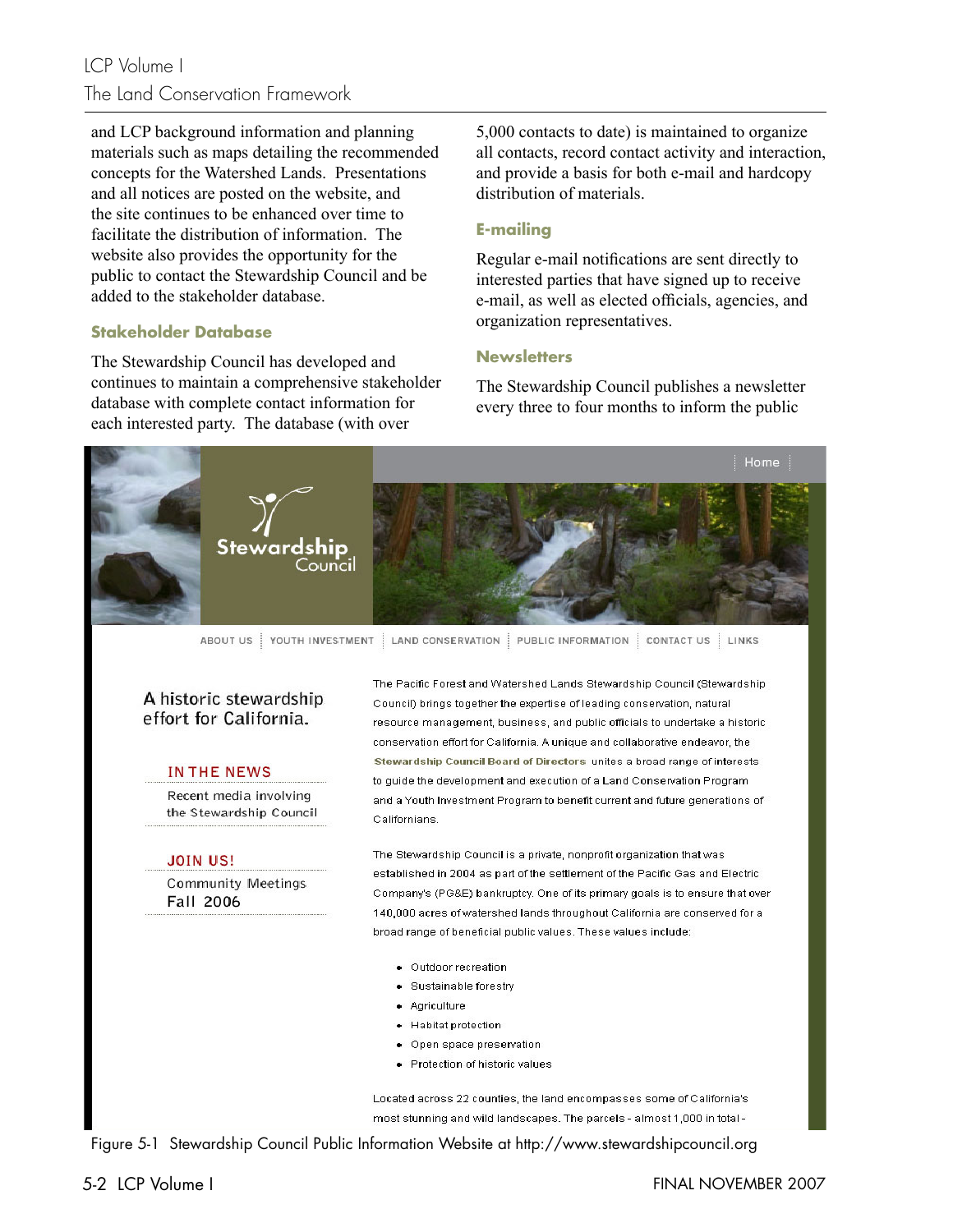| Table 5-1 Public Outreach Activities, January 2005 - April 2007      |                                                     |  |  |  |
|----------------------------------------------------------------------|-----------------------------------------------------|--|--|--|
| <b>Type of Activity</b>                                              |                                                     |  |  |  |
| Public Meetings (including community<br>meetings and Board meetings) | 40 meetings hosted                                  |  |  |  |
| Correspondence                                                       | 189 letters/emails received                         |  |  |  |
| Website visits (last 12 months)                                      | Nearly 1 million                                    |  |  |  |
| Newsletters (total distributed; includes<br>Annual Report)           | 7 issues; total distribution to over 25,000 readers |  |  |  |
| News releases                                                        | 27 press releases                                   |  |  |  |
| Media articles                                                       | Over 130 stories                                    |  |  |  |

about Stewardship Council activities. The newsletter publicizes both the LCP planning process and the Youth Investment Program to promote opportunities for public involvement. The first Annual Report was distributed in June 2006. Newsletters and the Annual Report are distributed in both hardcopy and electronic formats, and are also available on the Council's website.

## **Targeted Newspaper Noticing**

The Stewardship Council reviews newspaper coverage areas to ensure comprehensive and targeted noticing (including consideration of small, local papers that serve communities around the Watershed Lands or other special interest groups). Care is taken to print notices in local newspapers circulated in the area where a Board or community meeting is taking place or in communities that may have particular interest in a topic on the upcoming agenda.

## **Press Releases**

The Stewardship Council distributes press releases to statewide and local media outlets at key intervals during the planning process. These press releases coincide with public meetings and other Stewardship Council milestones, as well as announce key newsworthy items. Newspapers are contacted to confirm that they received the release, and to encourage publication in the community calendar or other public information section of the newspaper.

# **Paid Advertising**

The Stewardship Council strategically places advertisements in local newspapers with a coverage area surrounding the location of an upcoming meeting, or encompassing a certain community with a particular interest in an agenda item.

# **Notice to Adjacent Landowners**

The Stewardship Council is required to provide notice to each landowner within 1 mile of the exterior boundary of a parcel prior to making a decision regarding its disposition. To invite early landowner involvement in advance of disposition, the Council distributed a postcard to the approximately 26,000 landowners within 1 mile of all the parcels in the fall of 2006. As the Council moves forward toward disposition, adjacent landowners will be noticed once again prior to conveyances of fee title or conservation easement.

## **5.2.2 Community Meetings and Solicitation of Public Comments**

Public comment is received at the Board meetings, and at the open houses and community meetings that are held across the watershed areas. In advance of these meetings, the Stewardship Council works with key community leaders and stakeholders to seek their counsel on planning for the meetings, and on how best to connect with their community.

The community meetings present an opportunity to provide background information about the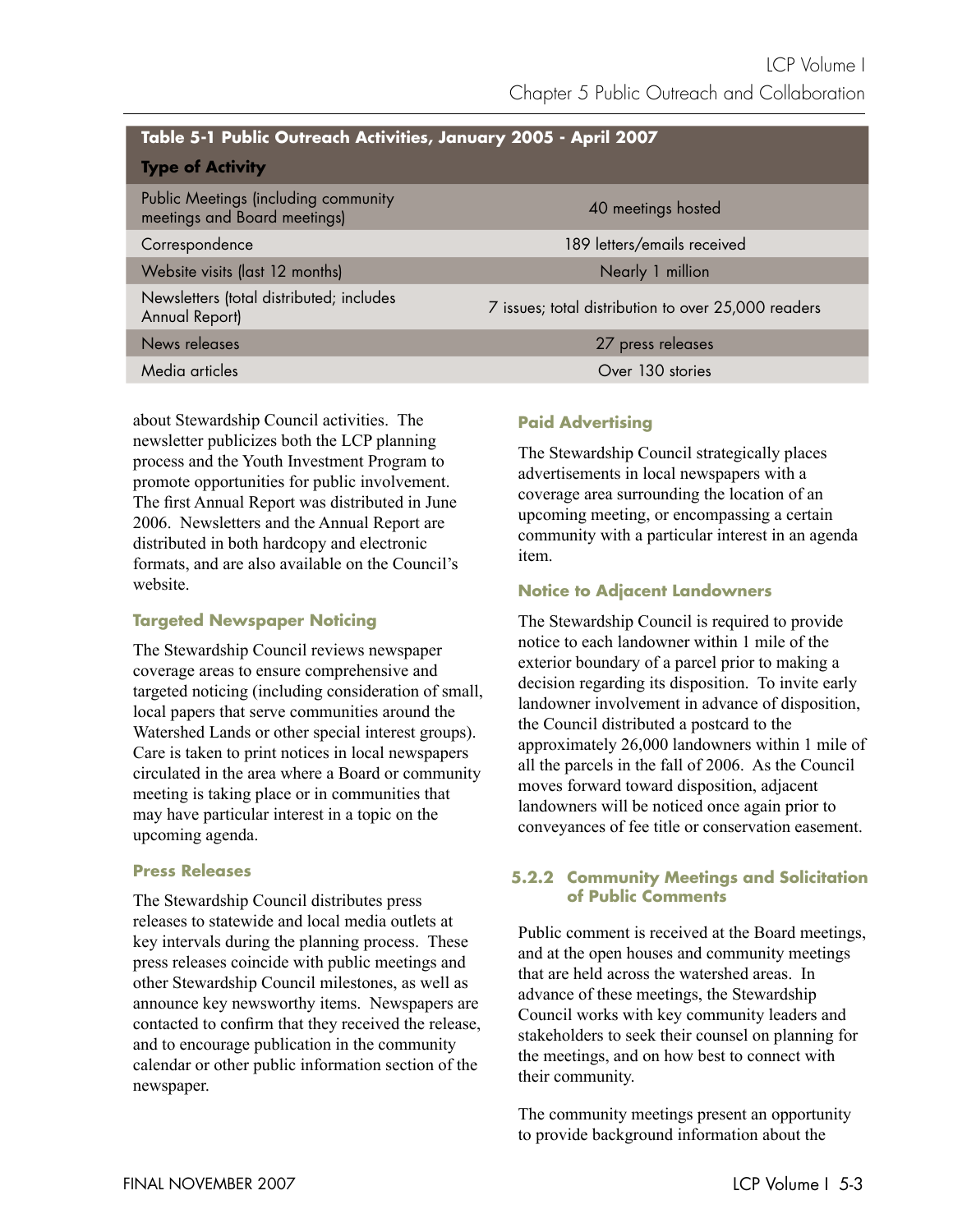LCP Volume I The Land Conservation Framework

| <b>Table 5-2 Community Meetings</b>            |                    |             |                                         |                                     |  |  |
|------------------------------------------------|--------------------|-------------|-----------------------------------------|-------------------------------------|--|--|
| <b>Watershed</b>                               | <b>Location</b>    | 2005        | 2006                                    | <b>Attendance</b>                   |  |  |
| Pit-McCloud River &<br><b>Cow-Battle Creek</b> | <b>Burney</b>      | August 1    | March 20<br>July 25<br>November         | 126                                 |  |  |
|                                                | Redding            |             | March 21<br>September 21<br>December 5  | 159                                 |  |  |
|                                                | Shingletown        | August 2    |                                         | 24                                  |  |  |
| <b>Feather River</b>                           | Chester            | August 3    | April 3<br><b>May 30</b><br>November 15 | 76                                  |  |  |
|                                                | Quincy             | August 4    | April 4                                 | 37                                  |  |  |
|                                                | Chico              | August 4    | April 5<br>December 7                   | 145                                 |  |  |
|                                                | Oroville           |             | May 31                                  | 33                                  |  |  |
| <b>Eel River</b>                               | <b>Ukiah</b>       | July 21     | April 11<br>July 26<br>November 1       | 110                                 |  |  |
| Yuba-Bear River                                | Nevada City        | July 28     | September 28                            | 87                                  |  |  |
|                                                | Auburn             |             | March 23                                | 26                                  |  |  |
|                                                | Sacramento         |             | November 29                             | 47                                  |  |  |
| <b>Upper Mokelumne</b><br>River &              | Jackson            | August 16   | March 13                                | 33                                  |  |  |
| <b>Stanislaus River</b>                        | Sonora             | August 17   | July 11                                 | 29                                  |  |  |
| Willow Creek &<br>Kings River                  | Prather            | August 10   |                                         | $\overline{2}$                      |  |  |
|                                                | <b>Bass Lake</b>   |             | July 12                                 | 38                                  |  |  |
|                                                | Fresno             |             | January 311                             | 12                                  |  |  |
| Kern-Tule River &<br>Carrizo Plain             | <b>Bakersfield</b> | August 11   |                                         | 7                                   |  |  |
| <b>Totals</b>                                  |                    | 11 Meetings | 23 Meetings                             | 991<br>Individuals in<br>Attendance |  |  |

<sup>1</sup> This meeting occurred in 2007.

Stewardship Council, update the public regarding progress made on the planning process, and obtain their input and recommendations. Table 5-2 lists the locations and dates of the various community meetings hosted by the Stewardship Council in

2005 and 2006. The public outreach program for the LCP planning process will continue through 2007 and beyond as disposition packages for the Watershed Lands are prepared.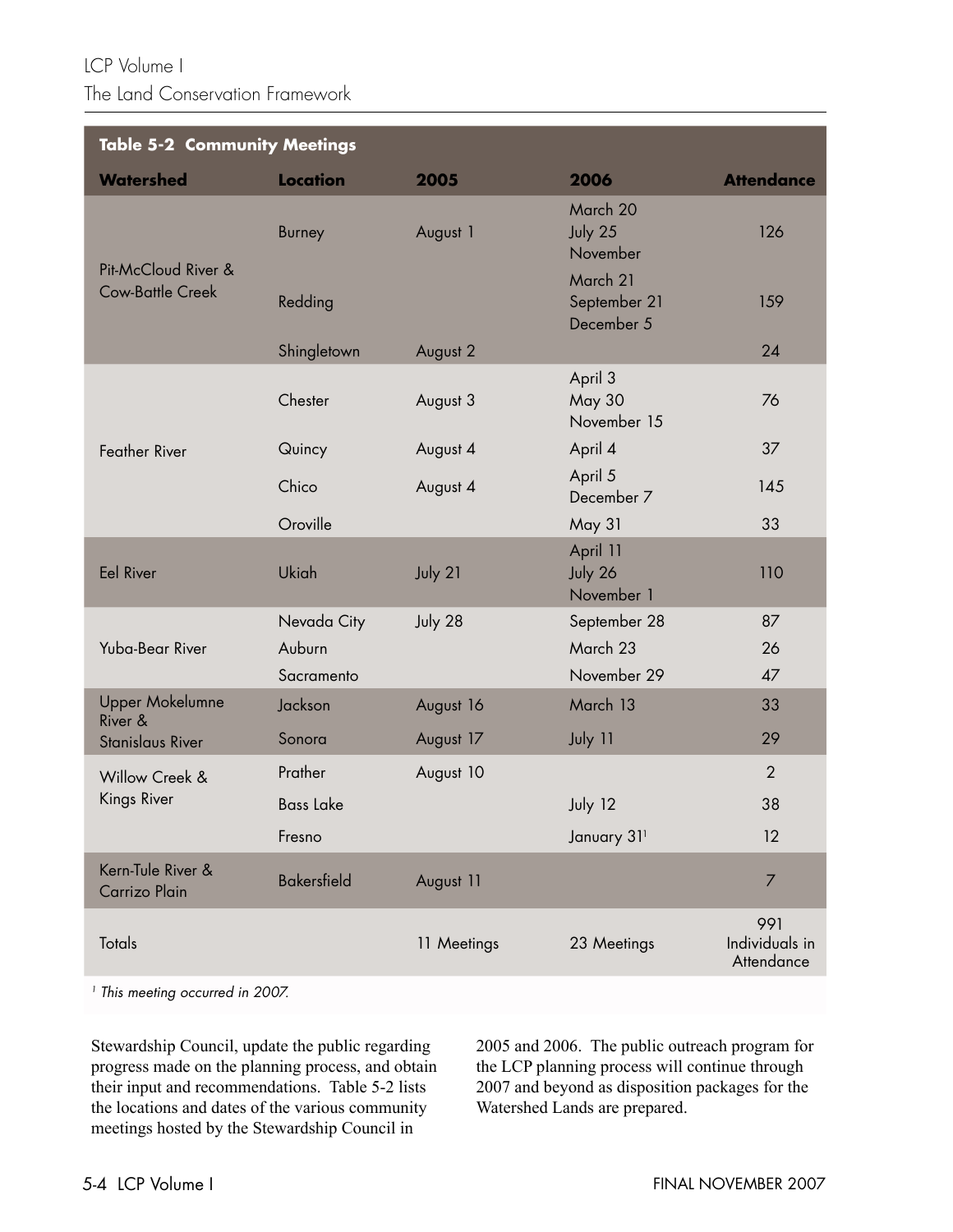The community meeting format generally consists of an open house period, presentations, questions and answers, comments on existing conditions and concept maps, and discussion. During the open house, display tables representing watersheds and planning units are set up at different stations throughout the room, allowing meeting attendees to visit tables and comment directly on the maps of the planning unit concepts. Staff and land planning consultants are available to answer questions about the planning process. The presentation portion begins with a welcome and overview, after which members of the public are invited to ask questions and provide input and suggestions. The Stewardship Council's staff and Board members are present to answer questions about the planning process and other activities, including the Youth Investment Program. A public relations representative from PG&E is usually present as well to answer questions relevant to PG&E's operations and management of the lands.

### **5.2.3 County Boards of Supervisors; State and Federal Legislators**

The Stewardship Council has communicated with the Boards of Supervisors of the 22 counties in which the Watershed Lands are located, as well as with state and federal legislators. A number of meetings and/or information packages were provided in response to requests from elected officials, and the Stewardship Council staff addressed a number of the county boards during regularly scheduled meetings. As with the community meetings, the Stewardship Council anticipates continuing this aspect of its outreach program as it moves into the disposition phase of the work.

### **5.2.4 Native American Entities (Meetings and Presentations)**

In the fall of 2005, the Stewardship Council launched a targeted outreach effort to Native American entities across the Watershed Lands. In addition to noticing entities regarding community meetings, the Stewardship Council invited approximately 80 Native American entities to meet with staff and to engage in the

land planning process between 2005 and 2007. This effort met with some success, and to date a number of tribal organizations (particularly in the northern watersheds) have actively participated in Stewardship Council community meetings, workshops, and board meetings.

 The Stewardship Council has held meetings with Native American entities across the watershed lands. In some cases representatives of particular entities have also attended community meetings and talked with staff and Board members; and representatives have participated in special events such as tours of Watershed Lands. In addition, Stewardship Council staff attended and staffed an exhibitor table at the 2006 Region 9 Tribal Environmental Protection Agency Conference in San Francisco.

The Stewardship Council has retained cultural resource specialists to assist in continuing this outreach in order to encourage Native American participation in the development of the disposition packages in Volume III.

## **5.2.5 Other Stakeholder Outreach**

The Stewardship Council has met with and made presentations to an extensive number of agency, non-profit, and stakeholder groups throughout the Watershed Lands over the past two years. At the request of these entities, Stewardship Council staff has met with local, regional, State, and Federal agency representatives; nonprofit organizations representing a broad cross section of environmental, land conservation, and natural resource interests; and home owner and lessee organizations. Again, this work will continue throughout the disposition phase of the Stewardship Council's work, and will expand to include more in-depth working sessions with interested parties regarding future land management and disposition.